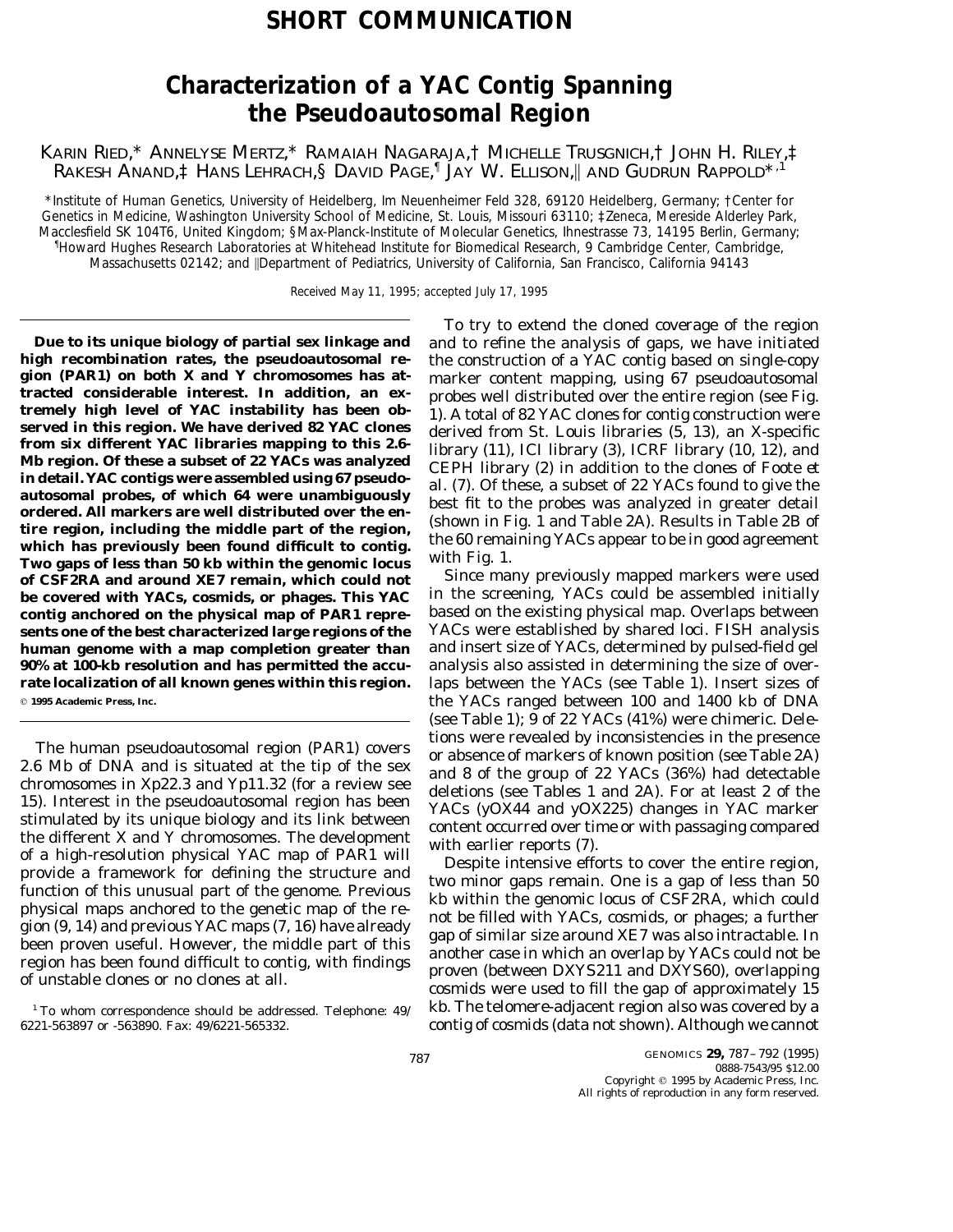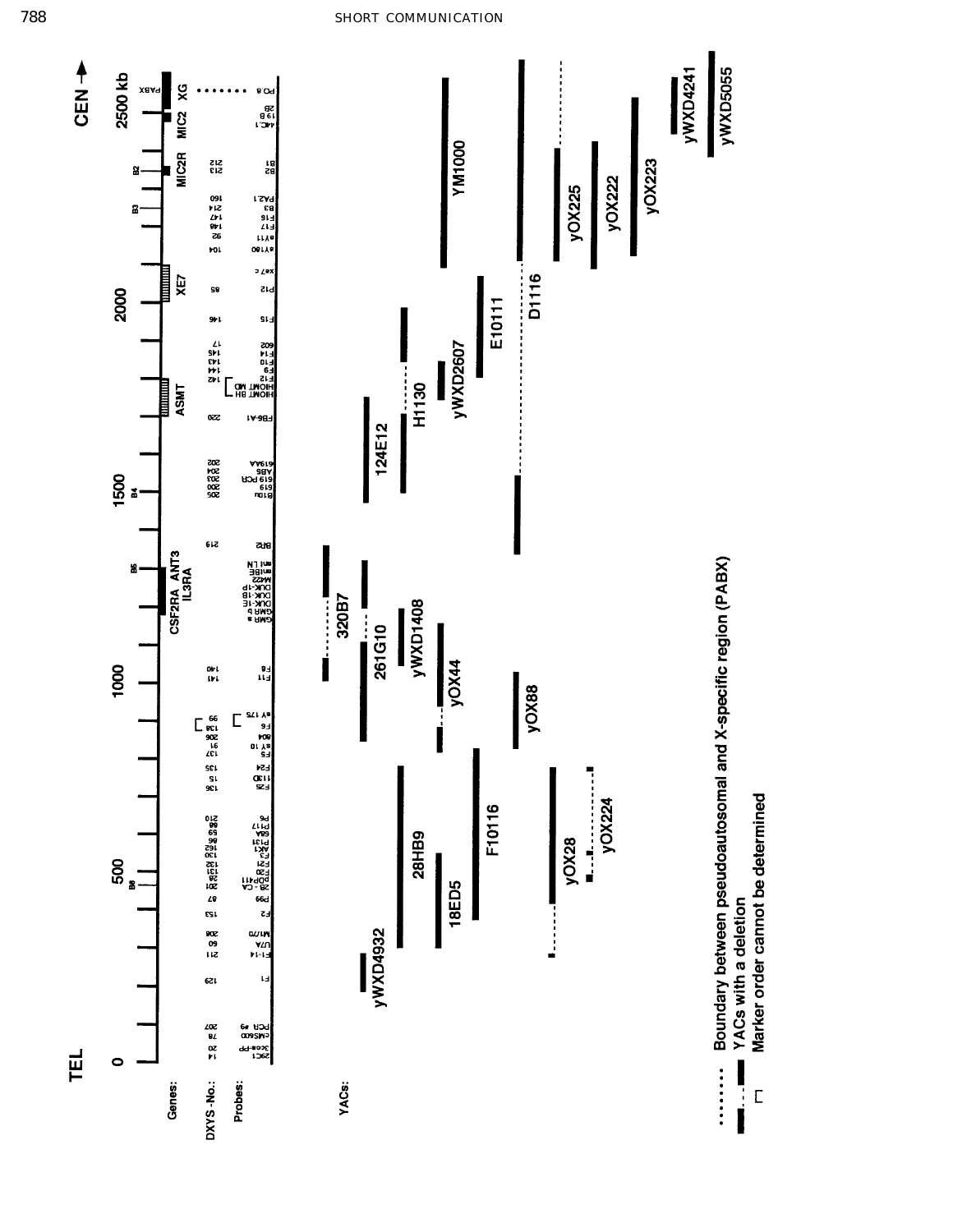### **TABLE 1**

## **YACs**

| YAC name | <b>Size</b><br>(kb) | <b>FISH</b>           | Size on PAR (kb) | <b>Deletion</b> |
|----------|---------------------|-----------------------|------------------|-----------------|
| yWXD4932 | 100                 | Not chimeric          | 100              | Unknown         |
| 28HB9    | 450                 | Not chimeric          | 450              | Unknown         |
| 18ED5    | 200                 | Not chimeric          | 200              | Unknown         |
| F10116   | 450                 | Not chimeric          | 450              | Unknown         |
| yOX28    | 350                 | Not chimeric          | 350              | <b>Yes</b>      |
| yOX224   | 100                 | Chimeric, $2p11-p12$  | 20               | <b>Yes</b>      |
| yOX44    | 700                 | Chimeric, 5q12        | 350              | Yes             |
| yOX88    | 230                 | Not chimeric          | 230              | Unknown         |
| yWXD1408 | 320                 | Chimeric, 10qtel      | 150              | Unknown         |
| 261G10   | 500/700             | Chimeric, 2p12        | 375/525          | <b>Yes</b>      |
| 320B7    | 250                 | Chimeric, 2q37        | 180              | Yes             |
| D1116    | 1100                | Chimeric, 8p21        | 700              | Yes             |
| 124E12   | 280                 | Not chimeric          | 280              | Unknown         |
| H1130    | 1400                | Chimeric, 4qtel       | 400              | Yes             |
| yWXD2607 | 100                 | Not chimeric          | 100              | Unknown         |
| E10111   | 300                 | Not chimeric          | 300              | Unknown         |
| yOX222   | 490                 | Chimeric, $11q22-q23$ | 340              | Unknown         |
| yOX225   | 290                 | Not chimeric          | 290              | Yes             |
| yOX223   | 410                 | Not chimeric          | 410              | Unknown         |
| YM1000   | 1000                | Chimeric, $8p21-p22$  | 500              | Unknown         |
| yWXD4241 | 150                 | Not chimeric          | 150              | Unknown         |
| yWXD5055 | 320                 | Not chimeric          | 320              | Unknown         |

Twenty-two YAC clones spanning the pseudoautosomal region (PAR1) are listed according to their order along the chromosome. YACs were derived from 6 different sources: We screened four YAC libraries using polymerase chain reaction assays or hybridization. YAC clones yWXD4932, yWXD1408, yWXD2607, yWXD4241, and yWXD5055 were derived from the St. Louis YAC library (5, 13) using DXYS129, CSF2RA, ASMT, and MIC2; YAC clones 28HB9 and 18ED5 were derived from the ICI library (3) using DXYS60; YAC clones F10116 (ICRFy900F10116), D1116 (ICRFy900D1116), H1130 (ICRFy900H1130), E10111 (ICRFy900E10111), and YM1000 were derived from the ICRF YAC library (10, 12) using DXYS59, DXYS200, DXYS17, and MIC2. 124E12 was derived from the CEPH library (2) using DXYS203 as a probe. We analyzed all previously isolated pseudoautosomal YAC clones from Foote *et al.* (7), namely yOX28, yOX224, yOX44, yOX88, yOX225, yOX222, and yOX223, in detail. In addition, we analyzed two YACs 320B7 and 261G10 from the middle part of the PAR1, derived from the CEPH YAC library (2), published in Slim *et al.* (16). Each clone has been analyzed by FISH, PCR, and/or hybridization of probes mapping to the respective subregion (see also Table 2A). Eight YAC clones had deletions as shown graphically in Fig. 1 (yOX28, yOX224, yOX44, 261G10, 320B7, D1116, H1130, and yOX225; yOX225 has deleted its proximal pseudoautosomal and its Y-specific part). Nine different YACs have been shown to be chimeric (yOX224, yOX44, yWXD1408, 261G10, 320B7, D1116, H1130, yOX222, and YM1000).

totally exclude that this array still includes any as yet YACs (41%) is comparable to the rates described for

pseudoautosomal YACs in detail and precisely posi- mal YACs and may be attributable to the particular tioned them on the physical map of the region. The structure of this region. estimated chimera frequency of pseudoautosomal In general our results agree well with published

undetectable gaps, they must be small. YACs from other chromosomal subregions (4). Deletion In conclusion, we have analyzed 22 of a total of 82 rates (36%), however, seem high within pseudoautoso-

**FIG. 1.** Schematic representation of 22 YAC clones spanning the pseudoautosomal region on Xp/Yp (PAR1). The PAR1 is bounded by the telomere (TEL) on its distal site and the boundary to the X-specific region (PABX) on its proximal site and covers approximately 2560 kb (9). YACs are drawn proportional to their size as horizontal black bars with the YAC identification number below. Their position can vary within a range of  $\pm 50$  kb. Internal deletions within YACs are shown as broken lines between black bars. Hybridization of probes against Southern blots of YAC DNA and PCR analysis has been used to identify overlaps. Several of the YACs are chimeric, and only the portion within the PAR is drawn. Probes and respective DXYS numbers are indicated below the scale. Thirty-two probes represent STS markers and 35 hybridization probes. Order of probes with respect to distance from the telomere (zero) has been derived by a combination of PFGE analysis, YAC ordering, or the underlying cosmid map and is unambiguous for 64 of 67 probes used; physical distance from the telomere is approximate. Probes were derived from different sources: New probes are from our group (DXYS160, 162, 200–208, 210–214, 219, 220, and ANT3), probes with an initial F are STS-derived probes from Slim *et al.* (16), and probes with an initial sY are STS-derived probes from Vollrath *et al.* (17). Further probes were derived from 5' and 3' portions of genes mapping to this region or from classical pseudoautosomal markers. Six genes that are known within the pseudoautosomal region have been mapped to this contig. The mapping position of the colony stimulating factor receptor subunit (CSF2RA), the interleukin receptor subunit (IL3RA), the adenine nucleotide translocase 3 (ANT3), the cell surface antigen (MIC2), the MIC2-related pseudogene (MIC2R), and the blood group factor (XG) are indicated as a black bar below the scale. The detailed map position of the acetyl-serotonin-methyl-transferase (ASMT) and XE7 is new, indicated by a vertical dashed line, and was deduced from the presence or absence of probes in all studied YACs and from pulsed-field gel electrophoretic analyses (data not shown). B2–B6 represent *Bss*HII containing CpG islands (15).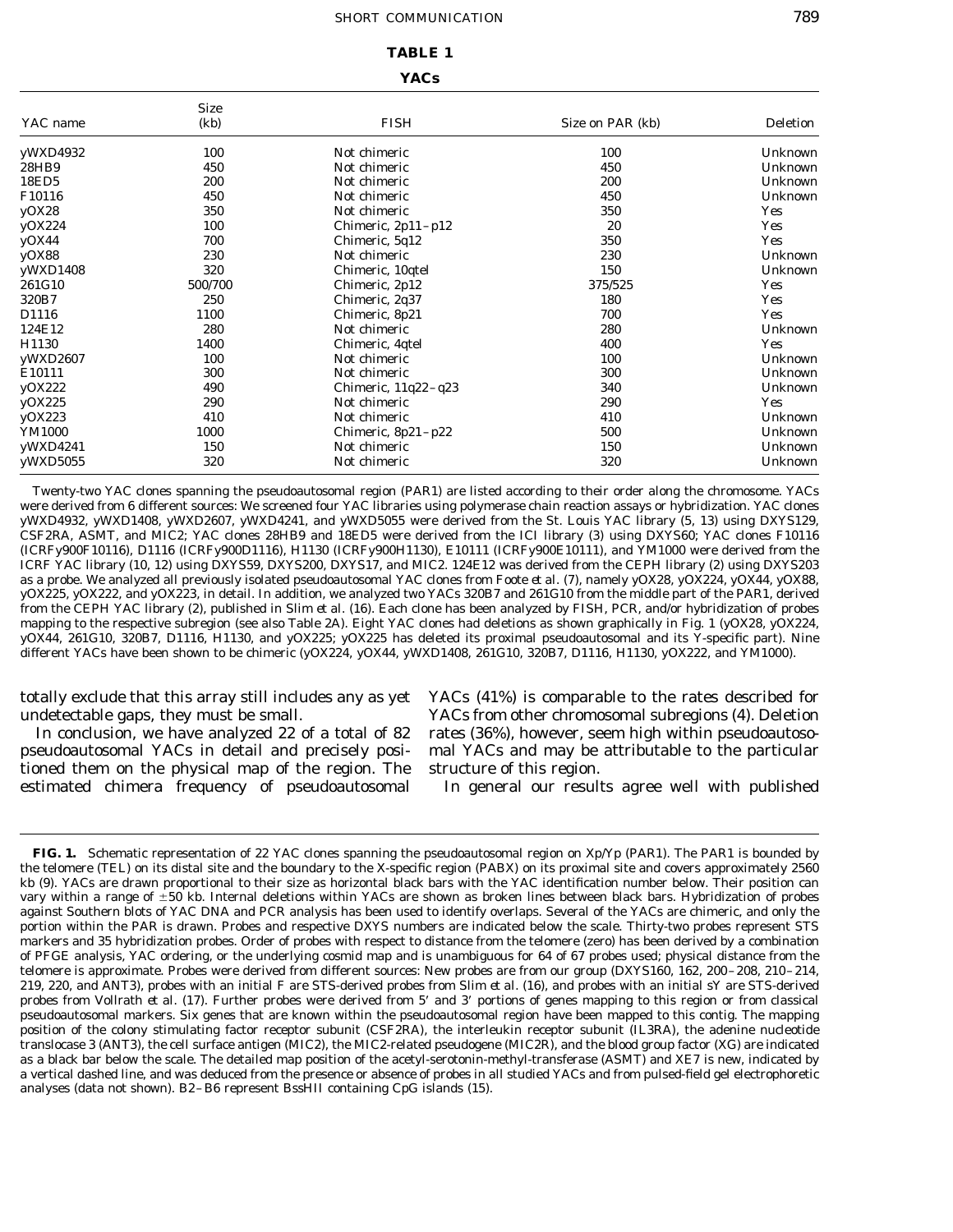| $A.$ Loci<br>(DXYS)                                                                                                                                                                                                                                                                                                                                                                                                                                                                              | yWXD4932                            |                                  | 28HB9 18ED5                                                                                                       |                                                       |     | F10116 yOX28 yOX224 yOX44 |                                 | yOX88 yWXD1408 261G10 320B7 |  | D1116 124E12            | H1130 yWXD2607                       |                                                                                             |              |                             |              |             | E10111 yOX222 yOX225 yOX223 YM1000 yWXD4241 yWXD5055 |
|--------------------------------------------------------------------------------------------------------------------------------------------------------------------------------------------------------------------------------------------------------------------------------------------------------------------------------------------------------------------------------------------------------------------------------------------------------------------------------------------------|-------------------------------------|----------------------------------|-------------------------------------------------------------------------------------------------------------------|-------------------------------------------------------|-----|---------------------------|---------------------------------|-----------------------------|--|-------------------------|--------------------------------------|---------------------------------------------------------------------------------------------|--------------|-----------------------------|--------------|-------------|------------------------------------------------------|
|                                                                                                                                                                                                                                                                                                                                                                                                                                                                                                  |                                     |                                  |                                                                                                                   |                                                       |     |                           |                                 |                             |  |                         |                                      |                                                                                             |              |                             |              |             |                                                      |
|                                                                                                                                                                                                                                                                                                                                                                                                                                                                                                  | $+ + +$                             |                                  |                                                                                                                   |                                                       |     |                           |                                 |                             |  |                         |                                      |                                                                                             |              |                             |              |             |                                                      |
|                                                                                                                                                                                                                                                                                                                                                                                                                                                                                                  |                                     | $\mathbf{1}$                     | $\vert \hspace{.1cm} \vert \hspace{.1cm} \vert \hspace{.1cm} \vert \hspace{.1cm} + \hspace{.1cm} \hspace{.1cm} +$ |                                                       |     |                           |                                 |                             |  |                         |                                      |                                                                                             |              |                             |              |             |                                                      |
|                                                                                                                                                                                                                                                                                                                                                                                                                                                                                                  |                                     | $+$                              |                                                                                                                   |                                                       |     |                           |                                 |                             |  |                         |                                      |                                                                                             |              |                             |              |             |                                                      |
| $\overset{*}{\mathcal{R}}\,\overset{*}{\mathcal{R}}\,\overset{*}{\mathcal{R}}\,\overset{*}{\mathcal{R}}\,\overset{*}{\mathcal{R}}\,\overset{*}{\mathcal{R}}\,\overset{*}{\mathcal{R}}\,\overset{*}{\mathcal{R}}\,\overset{*}{\mathcal{R}}\,\overset{*}{\mathcal{R}}\,\overset{*}{\mathcal{R}}\,\overset{*}{\mathcal{R}}\,\overset{*}{\mathcal{R}}\,\overset{*}{\mathcal{R}}\,\overset{*}{\mathcal{R}}\,\overset{*}{\mathcal{R}}\,\overset{*}{\mathcal{R}}\,\overset{*}{\mathcal{R}}\,\overset{*$ | $\vert \cdot \vert$ $\vert$ $\vert$ | $^{+}$<br>$^{+}$                 | $\,$ + $\,$                                                                                                       | $1 + 1 + 1 + \frac{1}{2} + 1 + 1 + 1 + 1 + 1 + 1 + 1$ |     |                           |                                 |                             |  |                         |                                      |                                                                                             |              |                             |              |             |                                                      |
|                                                                                                                                                                                                                                                                                                                                                                                                                                                                                                  |                                     | $\! + \!\!\!\!$                  |                                                                                                                   |                                                       |     |                           |                                 |                             |  |                         |                                      |                                                                                             |              |                             |              |             |                                                      |
|                                                                                                                                                                                                                                                                                                                                                                                                                                                                                                  |                                     | $\! + \!\!\!\!$                  |                                                                                                                   |                                                       |     |                           |                                 |                             |  |                         |                                      |                                                                                             |              |                             |              |             |                                                      |
|                                                                                                                                                                                                                                                                                                                                                                                                                                                                                                  |                                     | $^{+}$                           |                                                                                                                   |                                                       |     |                           |                                 |                             |  |                         |                                      |                                                                                             |              |                             |              |             |                                                      |
|                                                                                                                                                                                                                                                                                                                                                                                                                                                                                                  |                                     | $^{+}$                           |                                                                                                                   |                                                       |     |                           |                                 |                             |  |                         |                                      |                                                                                             |              |                             |              |             |                                                      |
|                                                                                                                                                                                                                                                                                                                                                                                                                                                                                                  |                                     |                                  |                                                                                                                   |                                                       |     |                           |                                 |                             |  |                         |                                      |                                                                                             |              |                             |              |             |                                                      |
|                                                                                                                                                                                                                                                                                                                                                                                                                                                                                                  |                                     | $^{+}$                           |                                                                                                                   |                                                       |     |                           |                                 |                             |  |                         |                                      |                                                                                             |              |                             |              |             |                                                      |
|                                                                                                                                                                                                                                                                                                                                                                                                                                                                                                  |                                     |                                  |                                                                                                                   |                                                       |     |                           |                                 |                             |  |                         |                                      |                                                                                             |              |                             |              |             |                                                      |
|                                                                                                                                                                                                                                                                                                                                                                                                                                                                                                  |                                     |                                  |                                                                                                                   |                                                       |     |                           |                                 |                             |  |                         |                                      |                                                                                             |              |                             |              |             |                                                      |
|                                                                                                                                                                                                                                                                                                                                                                                                                                                                                                  |                                     |                                  |                                                                                                                   |                                                       |     |                           |                                 |                             |  |                         |                                      |                                                                                             |              |                             |              |             |                                                      |
| $2136*$<br>$135*$<br>$135*$<br>$137*$                                                                                                                                                                                                                                                                                                                                                                                                                                                            |                                     | $\begin{array}{c} + \end{array}$ | $+++++\underbrace{+}\,\,+\,\,+\,\,$                                                                               |                                                       |     |                           |                                 |                             |  |                         |                                      |                                                                                             |              |                             |              |             |                                                      |
|                                                                                                                                                                                                                                                                                                                                                                                                                                                                                                  |                                     |                                  |                                                                                                                   |                                                       | $+$ | $\mathbb{L}$              | $\mathbb{L}$                    | $\mathord{\text{\rm I}}$    |  |                         |                                      |                                                                                             |              |                             |              |             |                                                      |
|                                                                                                                                                                                                                                                                                                                                                                                                                                                                                                  |                                     | $+ + + +$                        |                                                                                                                   |                                                       |     |                           |                                 |                             |  |                         |                                      |                                                                                             |              |                             |              |             |                                                      |
|                                                                                                                                                                                                                                                                                                                                                                                                                                                                                                  |                                     |                                  |                                                                                                                   |                                                       |     |                           |                                 |                             |  |                         |                                      |                                                                                             |              |                             |              |             |                                                      |
| $\frac{1}{10}$                                                                                                                                                                                                                                                                                                                                                                                                                                                                                   |                                     | $\blacksquare$                   |                                                                                                                   |                                                       |     |                           |                                 |                             |  |                         |                                      |                                                                                             |              |                             |              |             |                                                      |
| အီ<br>ဂီ                                                                                                                                                                                                                                                                                                                                                                                                                                                                                         |                                     |                                  |                                                                                                                   |                                                       |     |                           |                                 |                             |  |                         |                                      |                                                                                             |              |                             |              |             |                                                      |
|                                                                                                                                                                                                                                                                                                                                                                                                                                                                                                  |                                     |                                  |                                                                                                                   |                                                       |     |                           |                                 |                             |  |                         |                                      |                                                                                             |              |                             |              |             |                                                      |
| $41*$                                                                                                                                                                                                                                                                                                                                                                                                                                                                                            |                                     |                                  |                                                                                                                   |                                                       |     |                           |                                 |                             |  |                         |                                      |                                                                                             |              |                             |              |             |                                                      |
|                                                                                                                                                                                                                                                                                                                                                                                                                                                                                                  |                                     |                                  |                                                                                                                   |                                                       |     | + + + + + + + +           | $1 + + + + + + + + + + + + + +$ |                             |  |                         |                                      |                                                                                             |              |                             |              |             |                                                      |
|                                                                                                                                                                                                                                                                                                                                                                                                                                                                                                  |                                     |                                  |                                                                                                                   |                                                       |     |                           |                                 |                             |  |                         |                                      |                                                                                             |              |                             |              |             |                                                      |
| $\begin{array}{ll} \bf 140^* \\ \bf CSF2RA \\ \bf IL3RA \\ \bf ANT3 \end{array}$                                                                                                                                                                                                                                                                                                                                                                                                                 |                                     |                                  |                                                                                                                   |                                                       |     |                           |                                 |                             |  |                         |                                      |                                                                                             |              |                             |              |             |                                                      |
|                                                                                                                                                                                                                                                                                                                                                                                                                                                                                                  |                                     |                                  |                                                                                                                   |                                                       |     |                           |                                 |                             |  |                         |                                      |                                                                                             |              |                             |              |             |                                                      |
|                                                                                                                                                                                                                                                                                                                                                                                                                                                                                                  |                                     |                                  |                                                                                                                   |                                                       |     |                           |                                 |                             |  |                         |                                      |                                                                                             |              |                             |              |             |                                                      |
|                                                                                                                                                                                                                                                                                                                                                                                                                                                                                                  |                                     |                                  |                                                                                                                   |                                                       |     |                           |                                 |                             |  |                         |                                      |                                                                                             |              |                             |              |             |                                                      |
|                                                                                                                                                                                                                                                                                                                                                                                                                                                                                                  |                                     |                                  |                                                                                                                   |                                                       |     |                           |                                 |                             |  |                         |                                      |                                                                                             |              |                             |              |             |                                                      |
|                                                                                                                                                                                                                                                                                                                                                                                                                                                                                                  |                                     |                                  |                                                                                                                   |                                                       |     |                           |                                 |                             |  |                         |                                      |                                                                                             |              |                             |              |             |                                                      |
|                                                                                                                                                                                                                                                                                                                                                                                                                                                                                                  |                                     |                                  |                                                                                                                   |                                                       |     |                           |                                 |                             |  |                         |                                      |                                                                                             |              |                             |              |             |                                                      |
| $\begin{array}{l} 219 \\ 200 \\ 200 \\ 210 \\ 221 \\ 231 \\ 242 \\ 25 \\ 26 \\ 27 \\ 28 \\ 29 \\ 21 \\ 23 \\ 24 \\ 25 \\ 26 \\ 27 \\ 28 \\ 29 \\ 20 \\ 20 \\ 21 \\ 23 \\ 24 \\ 25 \\ 26 \\ 27 \\ 28 \\ 29 \\ 20 \\ 21 \\ 23 \\ 24 \\ 25 \\ 26 \\ 27 \\ 28 \\ 29 \\ 21 \\ 23 \\ 24 \\ 25 \\ 26 \\ 27 \\ 28 \\ 29 \\ 29 \\ 21 \\ 23 \\ 24 \\ 2$                                                                                                                                                    |                                     |                                  |                                                                                                                   |                                                       |     |                           |                                 |                             |  | $\vert - \vert - \vert$ |                                      |                                                                                             |              |                             | $\mathbb{L}$ |             |                                                      |
|                                                                                                                                                                                                                                                                                                                                                                                                                                                                                                  |                                     |                                  |                                                                                                                   |                                                       |     |                           |                                 |                             |  |                         |                                      |                                                                                             | $\mathbb{L}$ | $\mathbb{L}$                |              |             |                                                      |
| $46*$                                                                                                                                                                                                                                                                                                                                                                                                                                                                                            |                                     |                                  |                                                                                                                   |                                                       |     |                           |                                 |                             |  |                         |                                      |                                                                                             |              |                             |              |             |                                                      |
|                                                                                                                                                                                                                                                                                                                                                                                                                                                                                                  |                                     |                                  |                                                                                                                   |                                                       |     |                           |                                 |                             |  |                         |                                      |                                                                                             |              |                             |              |             |                                                      |
|                                                                                                                                                                                                                                                                                                                                                                                                                                                                                                  |                                     |                                  |                                                                                                                   |                                                       |     |                           |                                 |                             |  |                         | <b>1 + + 1 1 1 1 + + + 1 1 1 1 1</b> | $1\  \  \, 1\  \  \, 1\  \  \, +\  \  +\  \  +\  \  +\  \  +\  \  \, 1\  \  \, 1\  \  \, 1$ |              |                             |              |             |                                                      |
| $\mathfrak{k}^*$                                                                                                                                                                                                                                                                                                                                                                                                                                                                                 |                                     |                                  |                                                                                                                   |                                                       |     |                           |                                 |                             |  |                         |                                      |                                                                                             |              |                             |              |             |                                                      |
|                                                                                                                                                                                                                                                                                                                                                                                                                                                                                                  |                                     |                                  |                                                                                                                   |                                                       |     |                           |                                 |                             |  |                         |                                      |                                                                                             |              |                             |              |             |                                                      |
| $48$<br>$47$                                                                                                                                                                                                                                                                                                                                                                                                                                                                                     |                                     |                                  |                                                                                                                   |                                                       |     |                           |                                 |                             |  |                         |                                      |                                                                                             |              |                             |              |             |                                                      |
| $\overline{14}$                                                                                                                                                                                                                                                                                                                                                                                                                                                                                  |                                     |                                  |                                                                                                                   |                                                       |     |                           |                                 |                             |  | $1 + + + + + +$         |                                      |                                                                                             |              | $1 + 1 + 1 + 1 + 1 + 1 + 1$ |              |             |                                                      |
| $\overline{13}$                                                                                                                                                                                                                                                                                                                                                                                                                                                                                  |                                     |                                  |                                                                                                                   |                                                       |     |                           |                                 |                             |  |                         |                                      |                                                                                             |              |                             |              | $1 + + + +$ | $1 + + +$                                            |
| VIC2*<br>PABX*                                                                                                                                                                                                                                                                                                                                                                                                                                                                                   |                                     |                                  |                                                                                                                   |                                                       |     |                           |                                 |                             |  | $+$ +                   |                                      |                                                                                             |              |                             |              |             |                                                      |
|                                                                                                                                                                                                                                                                                                                                                                                                                                                                                                  |                                     |                                  |                                                                                                                   |                                                       |     |                           |                                 |                             |  |                         |                                      |                                                                                             |              |                             |              |             |                                                      |

Analysis of the Presence or Absence of Pseudoautosomal Markers in YACs TABLE 2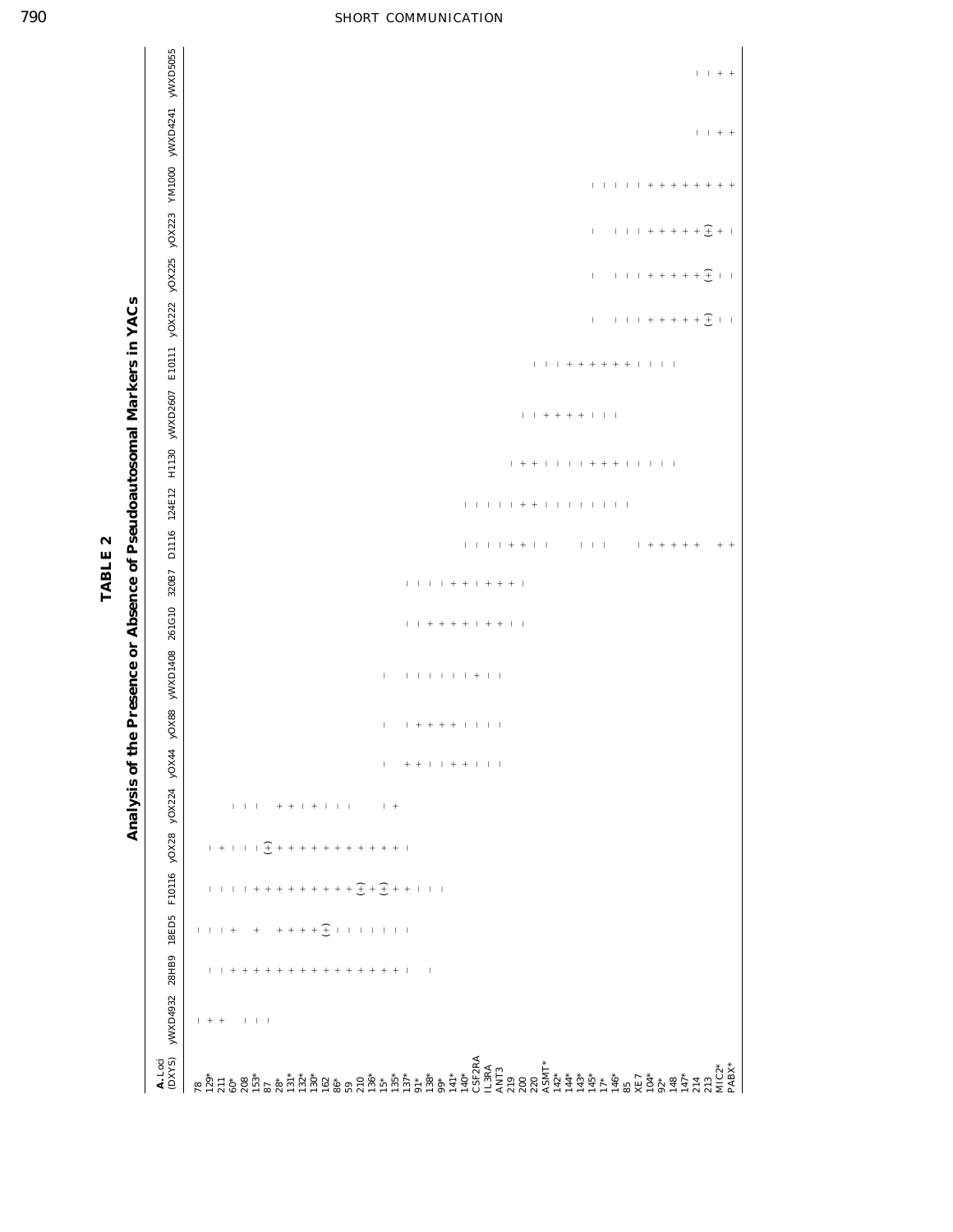| 2565   | $\ddot{\phantom{1}}$<br>$^{+}$                                                                                                                                     | 3530                                                                                                                                                                                                                                                                                                                                                                     |                                                                                                                                                                                                 |
|--------|--------------------------------------------------------------------------------------------------------------------------------------------------------------------|--------------------------------------------------------------------------------------------------------------------------------------------------------------------------------------------------------------------------------------------------------------------------------------------------------------------------------------------------------------------------|-------------------------------------------------------------------------------------------------------------------------------------------------------------------------------------------------|
| 5167   | $^{+}$<br>$^{+}$                                                                                                                                                   | 1978                                                                                                                                                                                                                                                                                                                                                                     | $^{+}$<br>$^{+}$                                                                                                                                                                                |
| 6406   | $^{+}$                                                                                                                                                             | 1979                                                                                                                                                                                                                                                                                                                                                                     | $^{+}$<br>$^{+}$                                                                                                                                                                                |
| 7058   | $^{+}$                                                                                                                                                             | 4241                                                                                                                                                                                                                                                                                                                                                                     | $^{+}$                                                                                                                                                                                          |
| 5262   | $^{+}$                                                                                                                                                             | 5055                                                                                                                                                                                                                                                                                                                                                                     | $^{+}$<br>$+$                                                                                                                                                                                   |
| 5526   | $^{+}$                                                                                                                                                             | 4363                                                                                                                                                                                                                                                                                                                                                                     | $^{+}$                                                                                                                                                                                          |
| 3158   | $\overline{+}$<br>$^{+}$                                                                                                                                           | 976                                                                                                                                                                                                                                                                                                                                                                      | $^{+}$<br>$^{+}$                                                                                                                                                                                |
| 7060   |                                                                                                                                                                    | 998                                                                                                                                                                                                                                                                                                                                                                      |                                                                                                                                                                                                 |
| 7057   | $\overline{+}$                                                                                                                                                     | 997                                                                                                                                                                                                                                                                                                                                                                      | $\ddot{}$<br>$^{+}$                                                                                                                                                                             |
| 7062   | $\ddot{}$                                                                                                                                                          | 1977                                                                                                                                                                                                                                                                                                                                                                     | $^{+}$                                                                                                                                                                                          |
| 7063   | $^{+}$<br>$\,{}^{+}\,$                                                                                                                                             | 1751                                                                                                                                                                                                                                                                                                                                                                     | $\overline{+}$                                                                                                                                                                                  |
| 7067   | $^{+}$                                                                                                                                                             | axin <sup>k</sup> axin <sup>k</sup> axin <sup>k</sup> axin <sup>k</sup> axin <sup>k</sup> axin <sup>k</sup> axin <sup>k</sup> axin <sup>k</sup> axin <sup>k</sup> axin <sup>k</sup> axin <sup>k</sup> axin <sup>k</sup> axin <sup>k</sup> axink axink axink axink axink axink axink axink axink axink axink axink axink axink axink axink axink axink axink axin<br>4888 |                                                                                                                                                                                                 |
| 3250   |                                                                                                                                                                    | 7004                                                                                                                                                                                                                                                                                                                                                                     |                                                                                                                                                                                                 |
| 7061   | $\ddot{}$                                                                                                                                                          | 1972                                                                                                                                                                                                                                                                                                                                                                     |                                                                                                                                                                                                 |
| 7059   |                                                                                                                                                                    | 4142                                                                                                                                                                                                                                                                                                                                                                     |                                                                                                                                                                                                 |
| 7064   | $^{+}$                                                                                                                                                             | 1975                                                                                                                                                                                                                                                                                                                                                                     |                                                                                                                                                                                                 |
| 7065   |                                                                                                                                                                    |                                                                                                                                                                                                                                                                                                                                                                          | $^{+}$                                                                                                                                                                                          |
|        | $^{+}$<br>$^{+}$                                                                                                                                                   | 7005                                                                                                                                                                                                                                                                                                                                                                     | $\hspace{0.1mm} +$<br>$^{+}$                                                                                                                                                                    |
| 7066   | $^{+}$<br>$^{+}$                                                                                                                                                   | 7006                                                                                                                                                                                                                                                                                                                                                                     | $\ddagger$<br>$^{+}$                                                                                                                                                                            |
| 2849   | $^{+}$                                                                                                                                                             | 1976                                                                                                                                                                                                                                                                                                                                                                     | $\ddot{}$<br>$^{+}$                                                                                                                                                                             |
| 3772   |                                                                                                                                                                    | 3211                                                                                                                                                                                                                                                                                                                                                                     |                                                                                                                                                                                                 |
| 1108   |                                                                                                                                                                    | 1973                                                                                                                                                                                                                                                                                                                                                                     |                                                                                                                                                                                                 |
| 2542   | $+$<br>$\qquad \qquad +$                                                                                                                                           | 1974                                                                                                                                                                                                                                                                                                                                                                     | $+$<br>÷<br>$\begin{array}{c} + \end{array}$                                                                                                                                                    |
| 2543   | $^{+}$                                                                                                                                                             | 2616                                                                                                                                                                                                                                                                                                                                                                     | $\ddot{}$                                                                                                                                                                                       |
| 2541   | $^+$<br>$+$<br>$^{+}$<br>$^{+}$<br>$^{+}$<br>$\begin{array}{c} + \end{array}$                                                                                      | 2615                                                                                                                                                                                                                                                                                                                                                                     | $+$ +                                                                                                                                                                                           |
| 1109   | $^{+}$<br>$^{+}$<br>$^{+}$<br>$^{+}$<br>+                                                                                                                          | 2608                                                                                                                                                                                                                                                                                                                                                                     | $\ddot{}$<br>$^{+}$<br>$^{+}$<br>$\hspace{0.1mm} +$<br>$^{+}$                                                                                                                                   |
| 3285   | $^{+}$<br>$\overline{+}$<br>$^{+}$<br>$^{+}$                                                                                                                       | 3811                                                                                                                                                                                                                                                                                                                                                                     | $^{+}$<br>$^{+}$<br>$\ddot{}$                                                                                                                                                                   |
| 3806   | $^{+}$<br>$+$                                                                                                                                                      | 2609                                                                                                                                                                                                                                                                                                                                                                     | $\ddot{}$<br>$^{+}$                                                                                                                                                                             |
| 2610   | $^{+}$<br>$^{+}$<br>$^{+}$<br>$^{+}$<br>$^{+}$                                                                                                                     | 2607                                                                                                                                                                                                                                                                                                                                                                     | $\qquad \qquad +$<br>$\,{}^{+}\,$<br>$^{+}$<br>$^{+}$                                                                                                                                           |
| 2539   | $^{+}$<br>$^{+}$<br>$^{+}$<br>$+$<br>$+$<br>$^{+}$<br>$^{+}$<br>$^{+}$<br>$^{+}$<br>$\,{}^{+}\,$                                                                   | 2613                                                                                                                                                                                                                                                                                                                                                                     | $^{+}$<br>$+$                                                                                                                                                                                   |
| 2540   | $^{+}$<br>$\overline{+}$<br>$^{+}$                                                                                                                                 | 2611                                                                                                                                                                                                                                                                                                                                                                     | (A) Twenty-two YACs as shown on Fig. 1. Loci with asterisks have also been used to characterize a second set of YACs as shown in <b>B.</b> (+) represents weak hybridization signals.<br>$^{+}$ |
| (DXYS) | $135*$<br>$153*$<br>$131*$<br>132*<br>$130*$<br>136*<br>$137*$<br>138*<br>$129*$<br>86*<br>$\frac{1}{10}$<br>$15*$<br>$60^\ast$<br>$\mathbf{28}^{*}$<br>$\ddot{9}$ | (DXYS<br>Loci                                                                                                                                                                                                                                                                                                                                                            | ASMT*<br>PABX*<br>$MIC2*$<br>$141*$<br>$140*$<br>$142*$<br>$147*$<br>144*<br>146*<br>$104*$<br>143*<br>$145*$<br>$17*$<br>$92*$                                                                 |